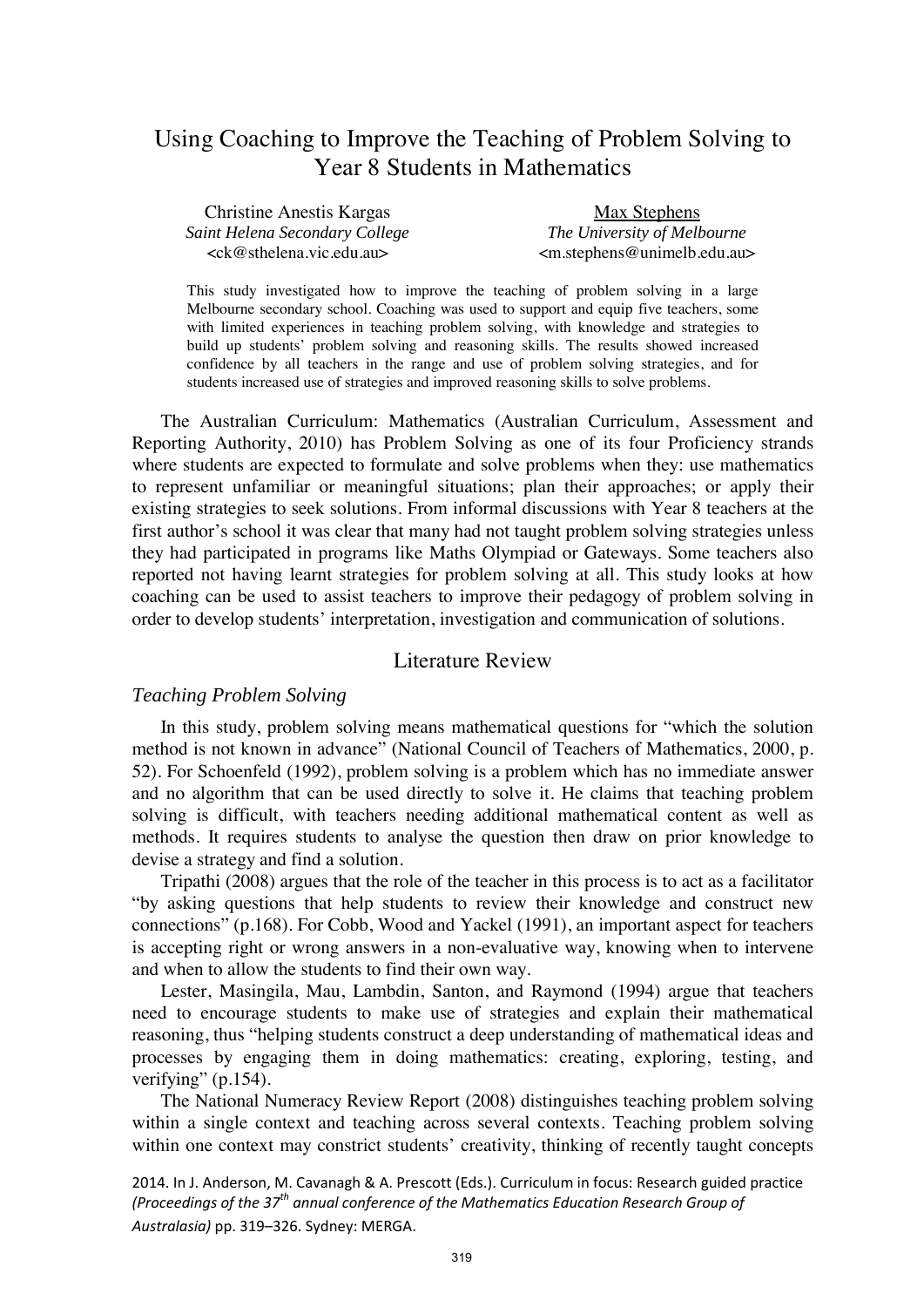instead of linking to their previous knowledge. Teaching across several contexts may extend opportunities for teachers to help students to make links to previous knowledge.

The National Council of Teachers of Mathematics (2000) and Woodward et al, (2012) recommend teaching multiple strategies to students The effectiveness of explicitly teaching students problem solving strategies is shown, for example, in a study by Jitendra et al. (2009) involving 148 students in 7th grade from the United States. It used a randomised controlled trial involving instruction in problem specific multiple strategies versus traditional instruction with an effect size for the post-test yielding 0.33. While these and other authors such as Rigelman (2007) give specific attention to the teacher's role in fostering mathematical thinking and problem solving, it is assumed that teachers themselves have the skills to be able to problem solve and can teach these skills to students. There has been little attention to the specific role of coaching in this regard.

#### *Coaching and the Teacher's Role*

Coaching literature tends to focus on general features. For example, Joyce and Showers (1995) argue that coaching can move a teacher much further than a communal professional development activity that may not address the specific needs of the teacher. In a typical cycle, a coach works with a teacher to plan a lesson or a key aspect of a lesson focussing on some aspect of teaching and/or student learning that the coach and the teacher have agreed to work on. The coach may demonstrate a part of a lesson or observe a teacher doing that part of the lesson. After the lesson, the coach and the teacher de-brief, attending to evidence of changed teaching and/or student learning (Stephens, 2011). They will then use this evidence to plan the next stage of the coaching cycle to ensure that newly attained skills are refined (Feger, Woleck & Hickman, 2004; and Kise, 2006).

#### *Coaching Teachers in Problem Solving*

Lester, Masingila, Mau, Lambdin, Santon, and Raymond (1994) recommend teaching students to make use of strategies and explain their mathematical reasoning, thus "helping students construct a deep understanding of mathematical ideas and processes by engaging them in doing mathematics: creating, exploring, testing, and verifying" (p.154). Woodward et al. (2012) also recommend teaching multiple strategies. The National Numeracy Review Report Panel (2008) identifies two approaches to teaching problem solving: teaching within a context and across different contexts. Problem solving within a context may constrict students' creativity, thinking of recently taught concepts instead of drawing upon previous knowledge. Teaching problem solving involving several different contexts may extend opportunities for students to generalise problem solving skills.

Polya's (1945) four-step problem solving process comprises understanding the problem, making a plan, carrying out the plan, and looking back. Goldman (1989) has a similar four-phase model which includes: 1) read and become familiar with the problem, 2) find the necessary information, 3) set up the problem with numbers and symbols and solve, and then 4) see if the solution makes sense. The steps put forward by Polya, while seeming straightforward, make no mention of prior knowledge, mathematical skills and appropriate strategy selection which are important factors that teachers (and students) need to be aware of. Lesh and Zawojewski (2007) see Poyla's four-stage model as a general picture of how to move through problem solving, whereas the strategies are different tools to help students interpret, move forward and try different options during the problem solving process.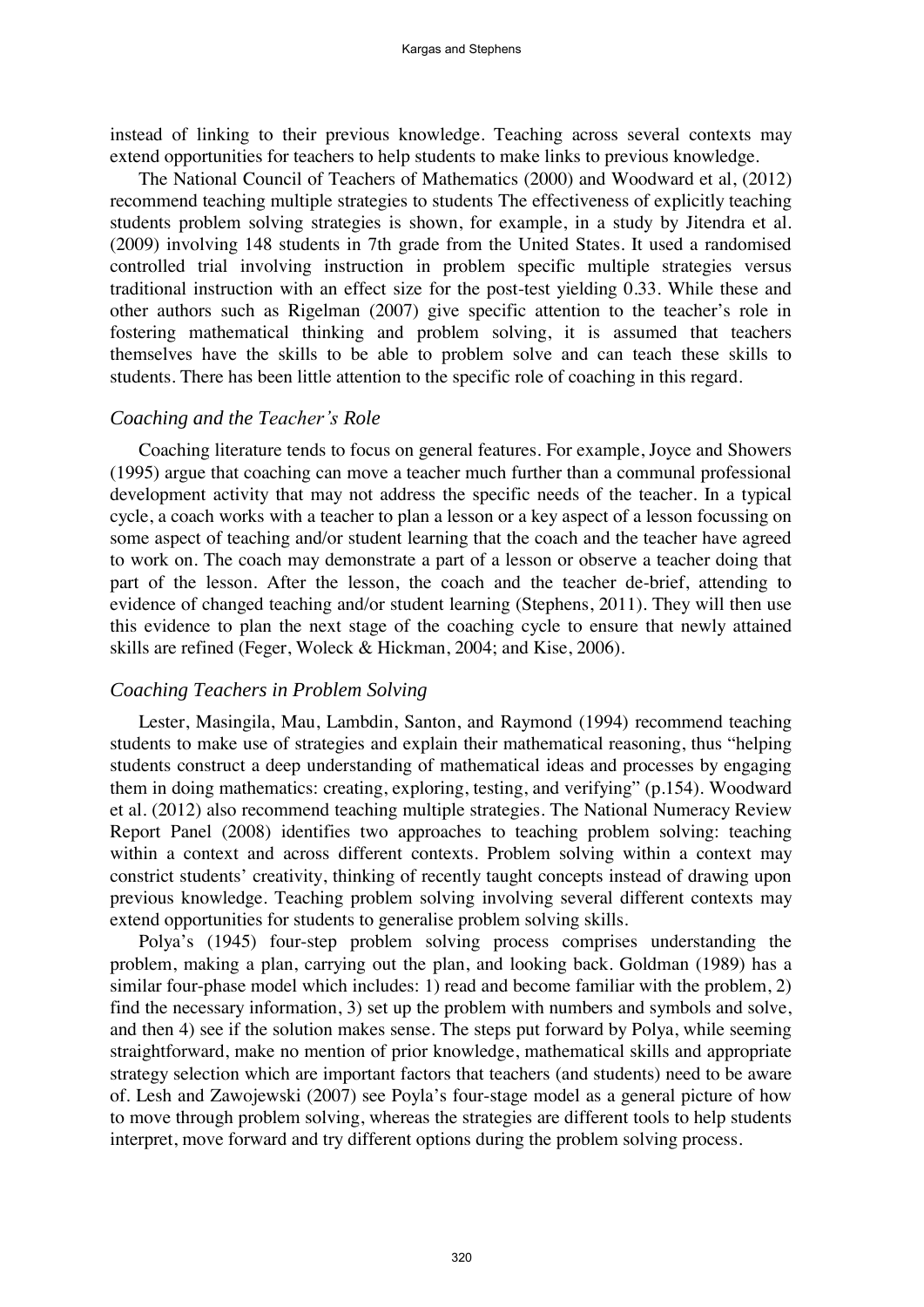## Methodology

The study was conducted in a large, coeducational government school North East of Melbourne. It began in April and concluded in June 2013. It utilised 72-minute lessons. A Teacher Coach introduced five Year 8 teachers, aged between 27 and 55 years old, to a range of problem solving strategies to help improve both their and their students' ability to solve mathematical problems.

The coach (the first author) prepared a 34-page problem solving resource booklet for teachers using Polya's four-step problem solving process. The booklet provided multiple examples with worked solutions for the seven strategies. These were: *Draw a diagram*, *Look for a pattern*, *Work Backwards*, *Make a table*, *Act it out*, *Use logical reasoning*, and *Use simpler numbers*. The resource booklet also contained a four-point teaching strategy to "unpack" Polya's four steps. The first teaching strategy was to help students to understand the problem by asking: *What do we know?* and *What do we need to find out?* A second strategy was to help students to *Plan a Solution* and to *Communicate their Findings*. This teaching strategy was intended to help students to identify the most appropriate of several possible starting points for each problem. A third strategy focussed on *Reflecting and Generalising*; that is, looking at whether the solution makes sense, and identifying any patterns. The fourth and final strategy was *Extending*, intended to assist students to modify a problem, for example by changing its conditions. Providing teachers with several problems and worked solutions for each of the seven strategies was intended to extend opportunities for teachers and students to generalise problem solving skills.

The coach had a school-wide responsibility for teaching and learning and had taught mathematics at all levels for 15 years. Using modelling, trialling, team teaching and oneon-one discussions with Year 8 mathematics teachers, the goal was to help them to refine methods of instruction that directly influence students' learning of how to solve problems.

Five Year 8 mathematics teachers agreed to participate in the project: Teacher A – (Beginning teacher, 3 years' experience); Teacher B – (Expert teacher, 20 years); Teacher  $C$  – (Accomplished teacher, 10 years); Teacher  $D$  – (Expert teacher, 30+ years); and Teacher E – (Beginning teacher, 2 years). Fifty-three Year 8 students, aged between 13 and 14 years from five classes, agreed to participate in the project. The sample comprised of 20 boys and 33 girls, including students of low, medium and high ability in Mathematics (as rated by their teacher). Table 1 shows how many students participated from each class. Teacher D's 16 students were from an accelerated learning program.

| ◡                      |          |
|------------------------|----------|
| Teacher's class        |          |
| <b>Teacher A Class</b> | 12       |
| Teacher B Class        | 8        |
| Teacher C Class        | 8        |
| Teacher D Class        | 16       |
| Teacher E Class        | 9        |
|                        | Total 53 |

## *Number of Participating Students from each Class*

Table 1

A pre-project survey aimed to identify current teaching of problem solving. Survey items included important aspects of teaching problem solving such as group work (Tripathi, 2008), promoting and discussing different strategies (Woodward et al., 2012),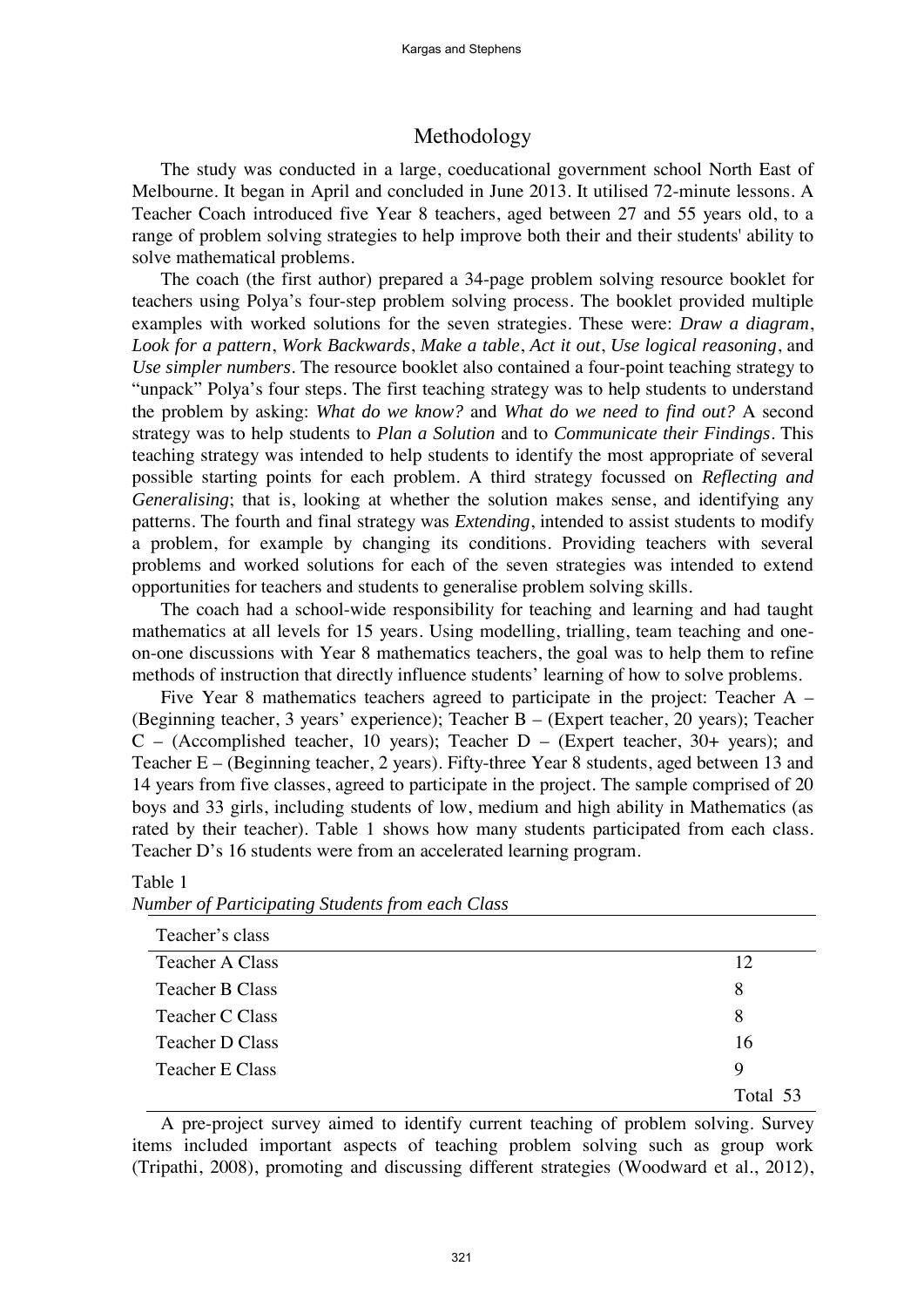connecting ideas to other subject areas, and writing reflections. This snapshot of current practice guided the coach in moving individual teachers forward.

A pre-test was administered to students, and the results were used to assign the students into ability groups within each class and also give each teacher and the coach an understanding of students' prior knowledge. The pre-test consisted of four questions which could be solved using four problem solving strategies that teachers identified as the most commonly used in their current practice, such as *Draw a diagram*, *Find a pattern*, *Logical reasoning*, and *Make a table*. The pre-test required students to explain their reasoning. The test was marked out of eight; four marks were awarded for a correct answer and four for evidence of explanation and reasoning.

After this initial testing and the teacher survey, the coach discussed results with each teacher as part of one-on-one coaching sessions to equip them with strategies to teach problem solving, using Polya's model and the seven specific problem solving strategies. All teachers had a minimum of two one-on-one planning sessions with the coach. Each session ranged from 50 to 72 minutes.

Coaching involved explicitly teaching each strategy by drawing on examples from the resource booklet. Teacher A was completely unfamiliar with the strategies. The coach needed to show Teacher A both how to teach each strategy and also how to complete the individual problems. Teacher E needed similar support. Team teaching with the coach was utilised by Teacher B and Teacher C on two occasions. With all teachers, the coach demonstrated parts of lessons, especially helping teachers to identify the kind of support students typically need when problem solving.

Teachers A, B and C completed the project as a unit, taking between two and three weeks, whereas Teachers D and E included a problem solving component in their normal program over three to four weeks. Teachers completed a survey about what they had learned and how they will incorporate problem solving strategies into their teaching, and about the effectiveness of coaching.

Students of Teachers A, B and E were encouraged to re-write problems in their own words before proceeding. This step was useful in making sure that students understood what was being asked. All students were encouraged to work through each problem using steps based on Polya's method, whilst also selecting a particular strategy as part of their plan. A last step was to reflect on their answer and their process. Finally, all students were asked to see if other strategies could be used to solve the problem.

Students completed a post-test consisting of four new questions which could be solved using any of the seven strategies the students had learnt. Each question also required an explanation of their reasoning to find a solution (as in the pre-test) and to identify and discuss the strategy used. The marking scheme used was the same as the pre-test: four marks were awarded for correct answers and four marks for evidence of explanation and reasoning.

## Results and Discussion

#### *Teacher Survey (Pre-Project)*

The five teachers were asked to rank how much emphasis was placed on the following aspects of teaching problem solving. Table 2 shows those aspects of problem solving that the teachers rated low. For example, all five teachers gave a low ranking to helping students to reflect on their solutions. These results indicated where specific coaching was needed.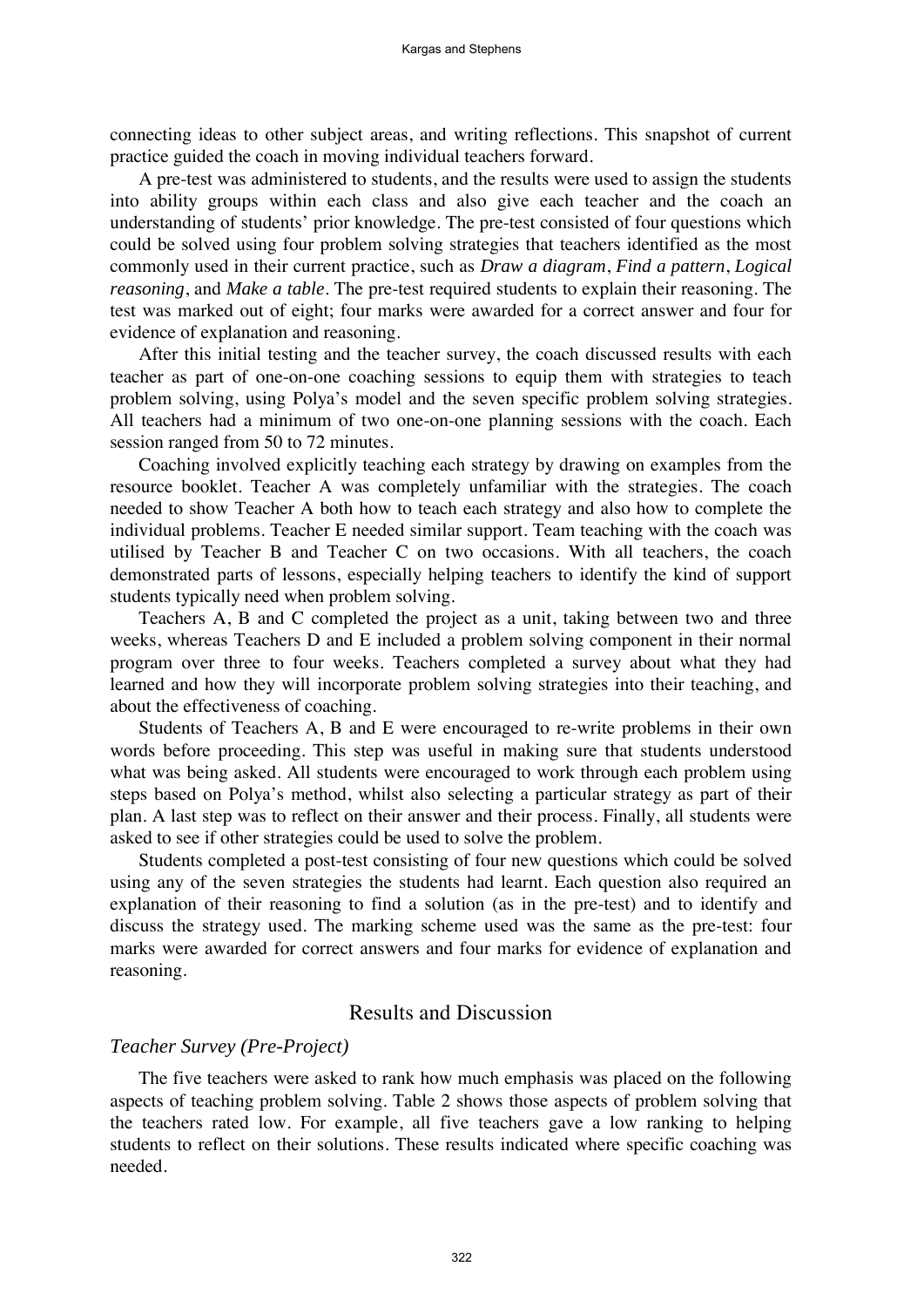|                                               | Number of teachers who ranked this<br>aspect low |
|-----------------------------------------------|--------------------------------------------------|
| Learning how to solve problems                | 4                                                |
| Learning how to justify answers               | 4                                                |
| Real life situations                          | 2                                                |
| Connections to other subjects                 | 5                                                |
| Using different approaches to problem solving | 4                                                |
| Reflections on solutions                      |                                                  |

Table 2 *Teachers' Ranking of Different Components of Problem Solving*

Teachers were also asked how often they problem solved in their classes: four teachers indicated very rarely; one teacher every couple of months; and Teacher D almost every lesson. Teachers were also asked to nominate problem solving strategies they knew best:

- Teacher A (Beginning Teacher) I don't know them
- Teacher B (Expert teacher) *Draw a diagram*, *Guess and check*, *Make a table*
- Teacher C (Accomplished teacher) *Trial and error, Find a pattern*
- Teacher D (Expert teacher) *Guess and check*, *Draw a diagram*, *Modelling*
- Teacher E (Beginning Teacher) No answer

The survey put to rest any assumption that teachers were familiar with teaching problem solving. Only the two Expert teachers were able to list three distinct strategies. Two teachers could not list any. *Guess and check* seemed to be the most familiar. Teachers B and D (Expert teachers) were able to link problem solving to real life situations and other mathematical topics or concepts. By contrast, Beginning and Accomplished teachers (Teachers A, E and C respectively) needed more basic help to teach problem solving.

## *Coaching Tailored to Teachers' Needs*

Teachers A and E (Beginning teachers) needed to have worked solutions. Although many questions could be solved using algebraic methods, few students had been exposed to these methods. A key goal was to demonstrate non-algebraic solution methods to all teachers. Teacher C (Accomplished teacher) also completed her own worked solutions to the questions. Comparing her answers with the coach's boosted her confidence level. During group discussion, the teachers decided that *Elimination* should be explicitly taught. Teachers also included *Making an organised list* as one of the problem solving strategies. Although this strategy is similar to *Make a table*, students saw them as two separate strategies. *Make a model strategy* was not taught explicitly. *Trial and error* also came up as a strategy. However, *Guess and check* was deemed to be similar so it was not included on the list. Students were made aware that these processes were the same.

## *Teacher Survey (Post-Project)*

All teachers acknowledged coaching as being essential in helping them to focus on the 'how' of teaching as well as the 'what'. All five teachers indicated that they feel more confident and now have the necessary skills to teach problem solving.

Teacher A (Beginning teacher) is now comfortable teaching the strategies and acknowledges that every student has different ways of approaching the questions. She is also more comfortable in directing discussion to show alternative ways of completing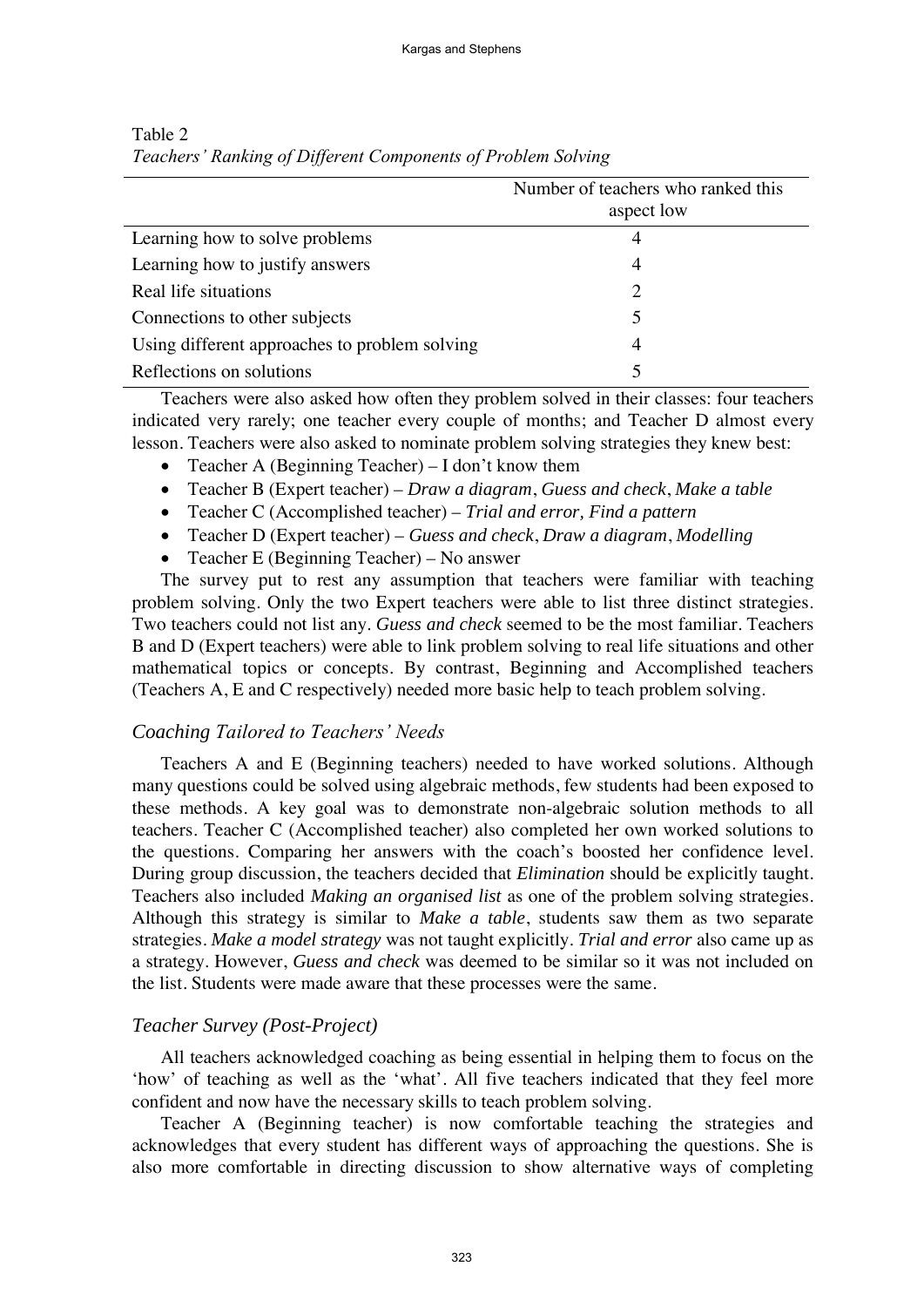questions. Teacher A reported that coaching was important in learning to teach problem solving techniques and obtaining the students' interest. Teacher A also found the resource booklet invaluable. Teacher B (Expert teacher) acknowledged that problem solving is important, and that students are now "more systematic in their approach to maths problems"; and said that the coach helped move him from a "common sense" approach to a more systematic approach of teaching problem solving.

Teacher C (Accomplished teacher) reported that better relationships were built between students in her class because of the nature of the activity and groupings. The problems were challenging for all students and allowed multiple entry points even for the weaker students. Students were given 5-6 questions at a time and could choose which order to complete them in their group. Teacher C referred to support provided, including teaching materials, questions to be used in class, and feedback as a result of coaching. Teacher C now explicitly refers to problem solving strategies by name.

Teacher D (Expert teacher) now makes links to using algebra through problem solving. She said that the students found the problems interesting and that they worked productively, acknowledging feedback provided to the teacher by the coach about different ways to engage students in the problems. Teacher D now uses the names of the different problem solving strategies as hints/prompts in class to help students, and now expects her students to be able to justify or explain how they arrived at their solution to a problem and to be able to tell if their answer is logical or not.

Teacher E (Beginning teacher) mentioned the one-on-one sessions as being important in understanding how to teach problem solving. The worked solutions helped Teacher E explain answers and allowed him to see responses in a different way. Students now have many strategies and different ways they can confidently try. Students liked the challenge and even the weaker students often thought of different ways to help those around them.

## *Impact of Teaching on Students' Problem Solving*

Gains in scores were evident across all classes in the post-test on problem solving, and are important as a means of corroborating the success of coaching. The post-test consisting of different problems was scored as for the pre-test with credit given for correct solutions, as well as for reasoning and explanation. Gains, as shown in Table 3, were strong for the classes of Teachers B and D, the two Expert teachers. For the class of Teacher E (Beginning teacher) strong gains were also evident. When asked after the study if they were more confident with problem solving, almost all students reported that they were more confident. Six students reported "No change" – two from Class B, one from Class C, one from Class D, and two from Class E. They may have been confident to start with.

|                 | Higher score | Same score | Lower score |
|-----------------|--------------|------------|-------------|
| Class A $N=12$  |              |            |             |
| Class B $N = 9$ |              |            |             |
| Class $C$ N=8   | 5            |            |             |
| Class D $N=16$  | 13           |            |             |
| Class E $N=9$   |              |            |             |

#### Table 3

|  |  | Analysis of Student Results from Post-test Compared with Pre-Test |  |
|--|--|-------------------------------------------------------------------|--|
|--|--|-------------------------------------------------------------------|--|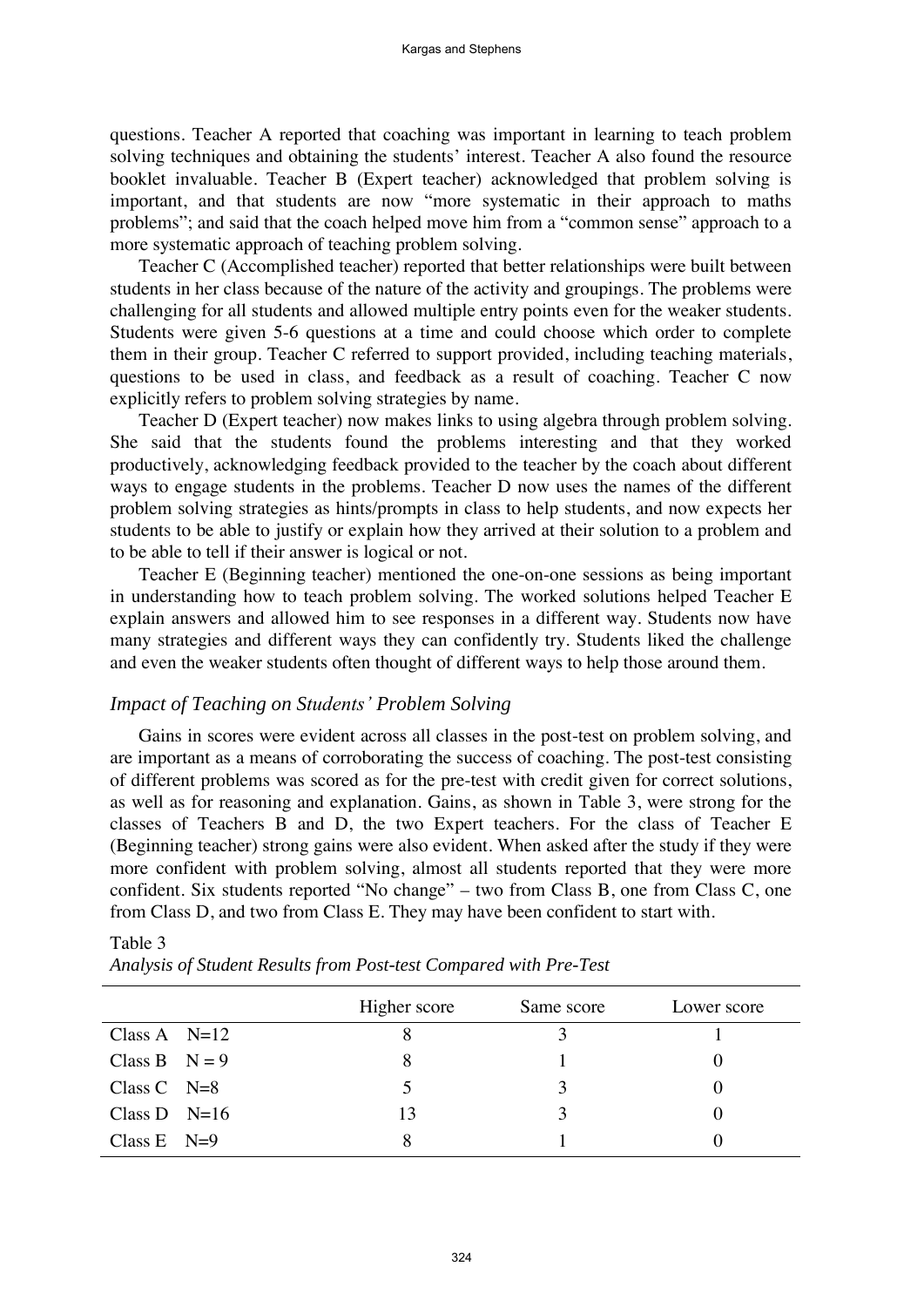Further corroboration of the impact of coaching is the fact that many students after the study were able to identify and recall specific problem solving strategies, as shown in Table 4. More than 70% of students could recall three or more strategies, with 30% of students able to recall more than five strategies. These results add substance to the comments made by teachers in the post project survey.

Teacher D's class had the best gains in terms of increased reasoning skills and recall of strategies (six students were able to recall more than 5 strategies). This may be due to Teacher D's experience or to the students' participation in an accelerated program.

| No. of Strategies | $1-2$ | $3-5$ | $5+$ |
|-------------------|-------|-------|------|
| Class A $N=12$    |       | 4     |      |
| Class B $N=9$     |       |       |      |
| Class $C$ N=8     |       |       |      |
| Class $D$ N=16    |       | 8     | O    |
| Class E $N=9$     |       |       |      |
|                   |       |       |      |

*Students' Capacity to Recall Specific Problem Solving Strategies* 

Table 4

Qualitative differences between students in classes where teachers received more coaching were hard to ascertain, as all the teachers received one-to-one coaching in some form. The pre-test and post-test could have included questions which may have provided more insight into which strategies were more familiar to students.

The findings in this relatively small local project, where students' post-test results showed nearly 80% scoring higher compared with their pre-test, were consistent with previous studies involving explicit instruction of multiple strategies in problem solving, for example Jitendra et al. (2009). Students' reasoning skills and explanations both improved. No conclusion could be drawn regarding which class improved the most. All classes showed progress using the strategies and improved reasoning skills.

#### Conclusion

How was Coaching a key to the success of this study? The five teachers and the coach shared a common commitment to improving students' capacity to undertake problem solving. Polya's four-step process and the seven specific strategies, as exemplified in the resource booklet, also provided a common focus. However, each teacher needed different support from the coach, especially to help students to apply the Polya model. Some needed help to understand the different problem solving strategies and to become confident to teach them. Most needed to be shown how to teach problem solving, including using the four teaching strategies, described earlier, to assist students to make a start, to monitor their own progress, to explain their thinking, and, finally, to reflect, generalise and extend their solutions. These strategies allowed the teachers to appreciate more clearly what they needed to do to in the classroom. The less experienced teachers needed to see the strategies modelled by the coach with their students. The three more experienced teachers worked more confidently with the coach to build their students' capacity to use multiple strategies for problem solving and to justify their own thinking. It was also essential to be able to show how a particular strategy might be applied to different contexts, and how a given context could be extended. As a direct result of the coaching, it was agreed that a unit of work on problem solving would be built into the Year 8 course next year.